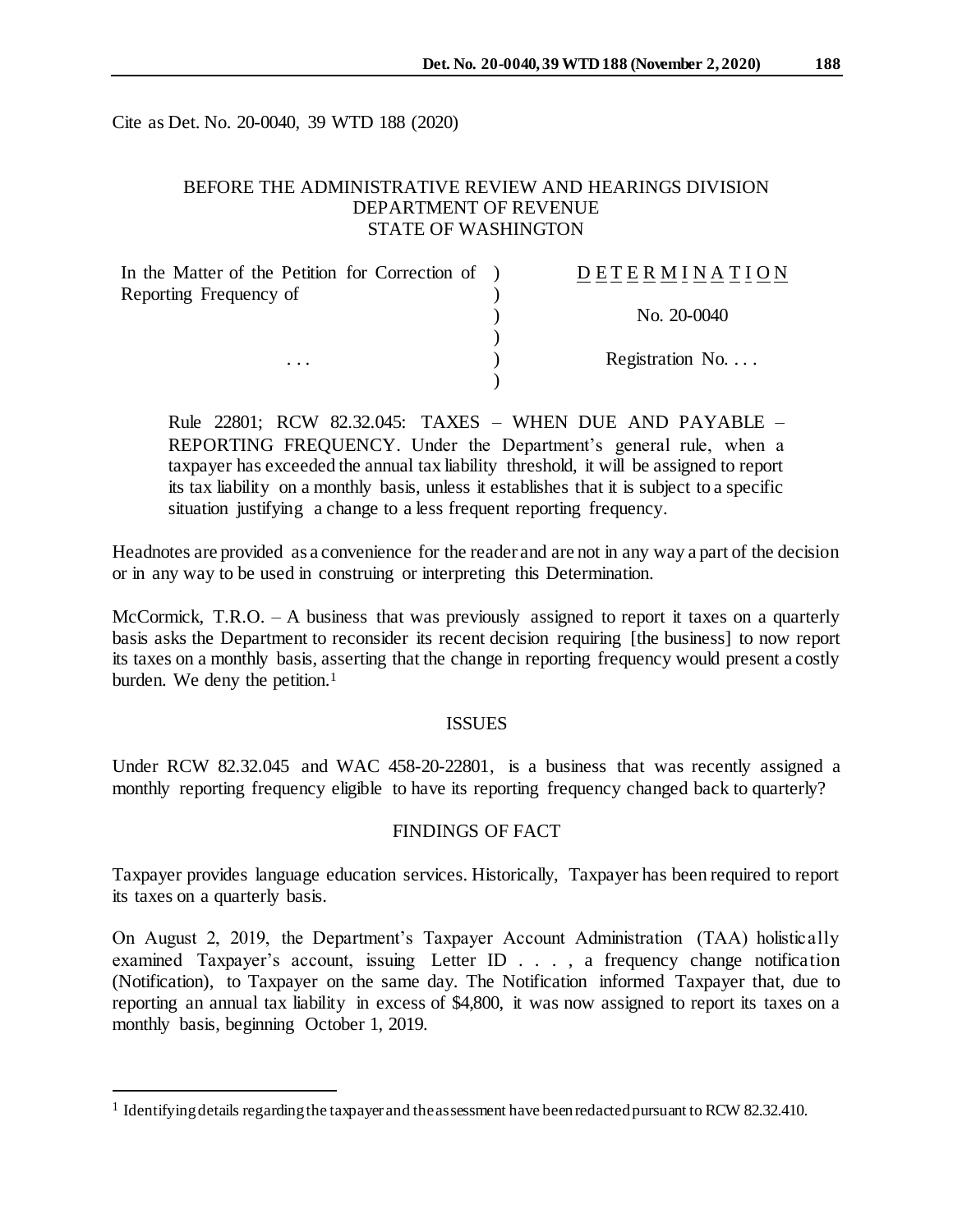On August 7, 2019, Taxpayer petitioned for administrative review of the change in its assigned reporting frequency. Taxpayer asserted that having to report its taxes on a monthly basis would be a costly burden for Taxpayer. Taxpayer alleged that the increased reporting frequency would subject Taxpayer to a 400 percent increase in its reporting expenses. Taxpayer also asserted that although its reported revenue has increased over the past few years, its business margins have been lower "due to price increases required to cover the additional expenses we have experienced." Petition at 2. Taxpayer maintained that it is current in paying its taxes and requested to have its reporting frequency changed back to a quarterly basis.

A review of the Department's records indicates that Taxpayer first registered with the Department on September 23, 2013. Taxpayer's reported annual tax liability for each full year that it has been in business is as follows: for the year 2014, it reported  $\text{\$} \dots$ ; for the year 2015, it reported  $\text{\$} \dots$ ; for the year 2016, it reported  $\text{\$} \dots$ ; for the year 2017, it reported  $\text{\$} \dots$ ; for the year 2018, it reported  $\$\dots$ ; and for the year 2019, it reported  $\$\dots$ .

## ANALYSIS

All excise taxes are due within 25 days after the end of the month in which the taxable activities occur. RCW 82.32.045(1). The Department may relieve a taxpayer from this monthly obligation and allow less frequent reporting up to a one-year (annual) reporting period. RCW 82.32.045(2); WAC 458-20-22801(2) (Rule 22801(2)).

Rule 22801(2) sets forth the general rule establishing the reporting frequency for various taxpayers based upon their tax liability amounts, as follows:

(a) General rule. Unless otherwise provided by the department, a taxpayer must report and pay taxes due according to the following schedule:

## IF ANNUAL ESTIMATED TAX LIABILITY IS: REPORTING FREQUENCY

| Over \$4800.00 per year                | Monthly returns:   |
|----------------------------------------|--------------------|
| Between \$1050.00 & \$4800.00 per year | Quarterly returns: |
| Less than $$1050.00$ per year          | Annual returns:    |

If a taxpayer's actual or estimated annual tax liability is over \$4,800, then it will be assigned a monthly reporting frequency under the general rule. However, Rule 22801(2) also establishes the criteria that the Department will consider in determining whether a taxpayer may be relieved from a monthly reporting obligation, as follows:

(b) When requested by a taxpayer or group of taxpayers, the department may approve more frequent or less frequent reporting if, in the opinion of the department*,* the change assists the department in the efficient and effective administration of the tax laws of this state.